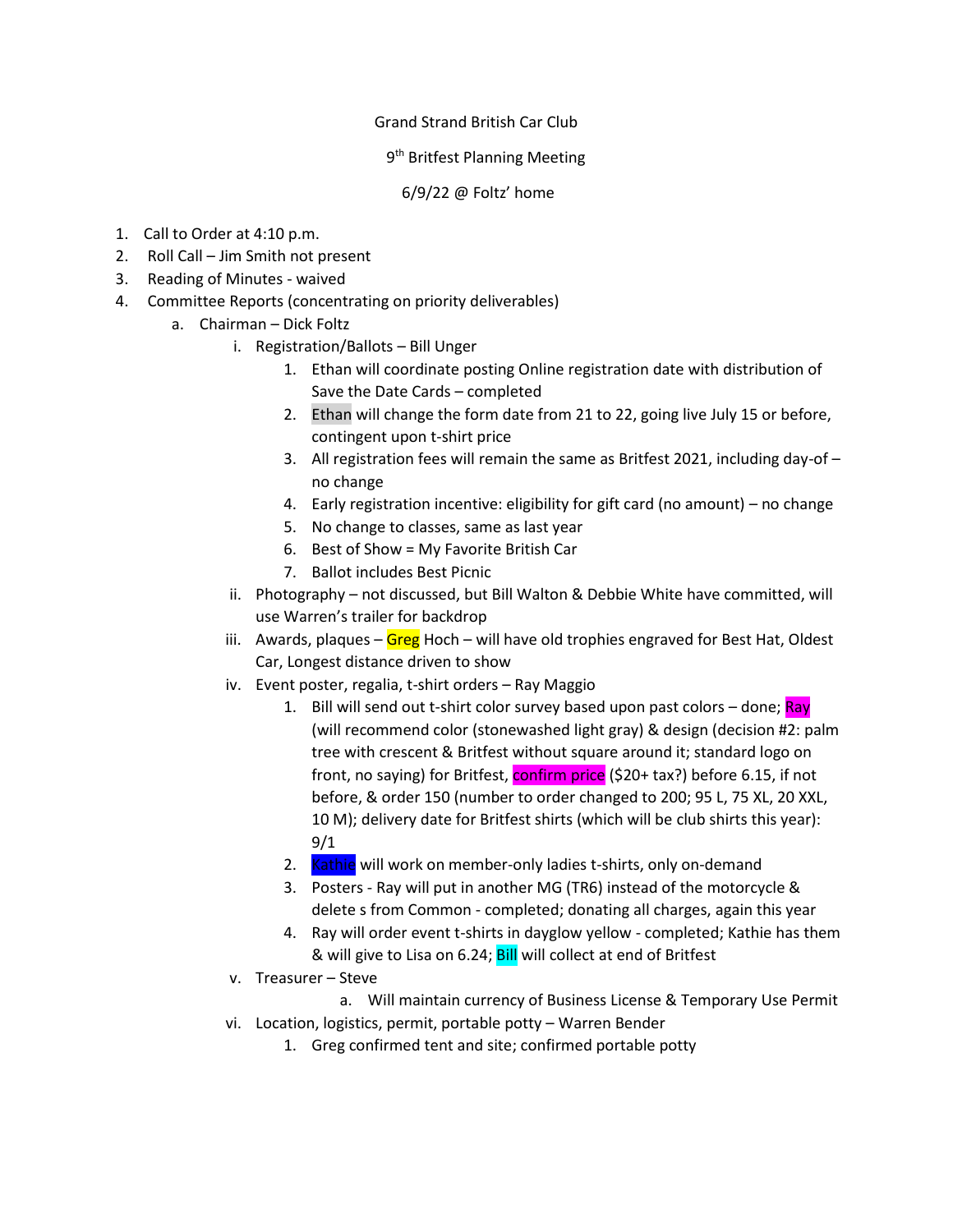- 2. Volunteers –volunteer list will be circulated at meetings to encourage participation; need volunteer to manage committees; Kathie & Lisa are working on a master list of past volunteers
- vii. Parking, signage Warren
	- 1. Will keep 2021 Britfest car classes with non-British & motorcycles
	- 2. Britfest Committee (refer to master list of jobs) will identify best leader for each committee based upon prior shows; parking shifts will be assigned
- viii. Advertising, sponsorship Felicia Sachs, Jim DeFeo?
	- a. Bill will handle the Save the Date Card, perhaps looking into Vistaprint (voted on Myrtle Beach Britfest logo & blank for date to be stamped) - completed
	- b. Identify an alternative to Haggerty bags, have 50 in storage & some Moss pens – Warren will contact Haggerty at appropriate time & ask for little bags (completed, will send 150); will contact John Adams in Wilmington Club to find out how to order the British Bar Towels (Kathie determined that they were too expensive)
	- c. Warren has sent out 25 letters soliciting items for the goody bags, Steve brought items from Land Rover of Cape Fear, Felicia will check with Mini of Charleston, Jim Hendrix is also working on give aways
	- d. Kathie will work on 120 16 x 16 microfiber towels with GSBCC logo on them for 2 each & we will sell any left-overs for 5 to members
- ix. Gift baskets Stancy Bender No change is required, lifeline of Britfest financial support; proceeds go to GSBCC
	- 1. There are now 18 baskets promised
	- 2. Stancy needs more tub stickers; Greg will check with Jim Smith
- x. Raffles, door give-aways Dick will appoint 3 people; Raffle proceeds recipient will be Gifts from the Heart
- xi. Accommodations, reception Kathie Foltz
	- 1. Recommends closest best choice 2 Hiltons @Coastal Grand Mall, Homewood Suites & Garden Inn (pet friendly) – Kathie will contact to negotiate & ask for reservation number, trailer parking, car wash station – she negotiated at the Hilton Garden Inn a 159 special rate instead of regular 210 for 2 queen beds with 10 stays to get the special rate; 75 nonrefundable charge for pet – Ethan will publish that the rate for the Hilton Garden Inn is 210, and that we are working on a special Britfest rate – she also confirmed designated trailer parking for guests
	- 2. Recommends Friday night welcome party under the tent & GSBCC members BYOB to share, bring chairs, 6-pack &/or wine to share; there will be at least 2 food trucks, LIK committed to fish and chips & shrimp rolls; there will be soft British music (there will be at least 2 food trucks Greg will check to see if club insurance covers 2 days
- xii. English Tea Kathie